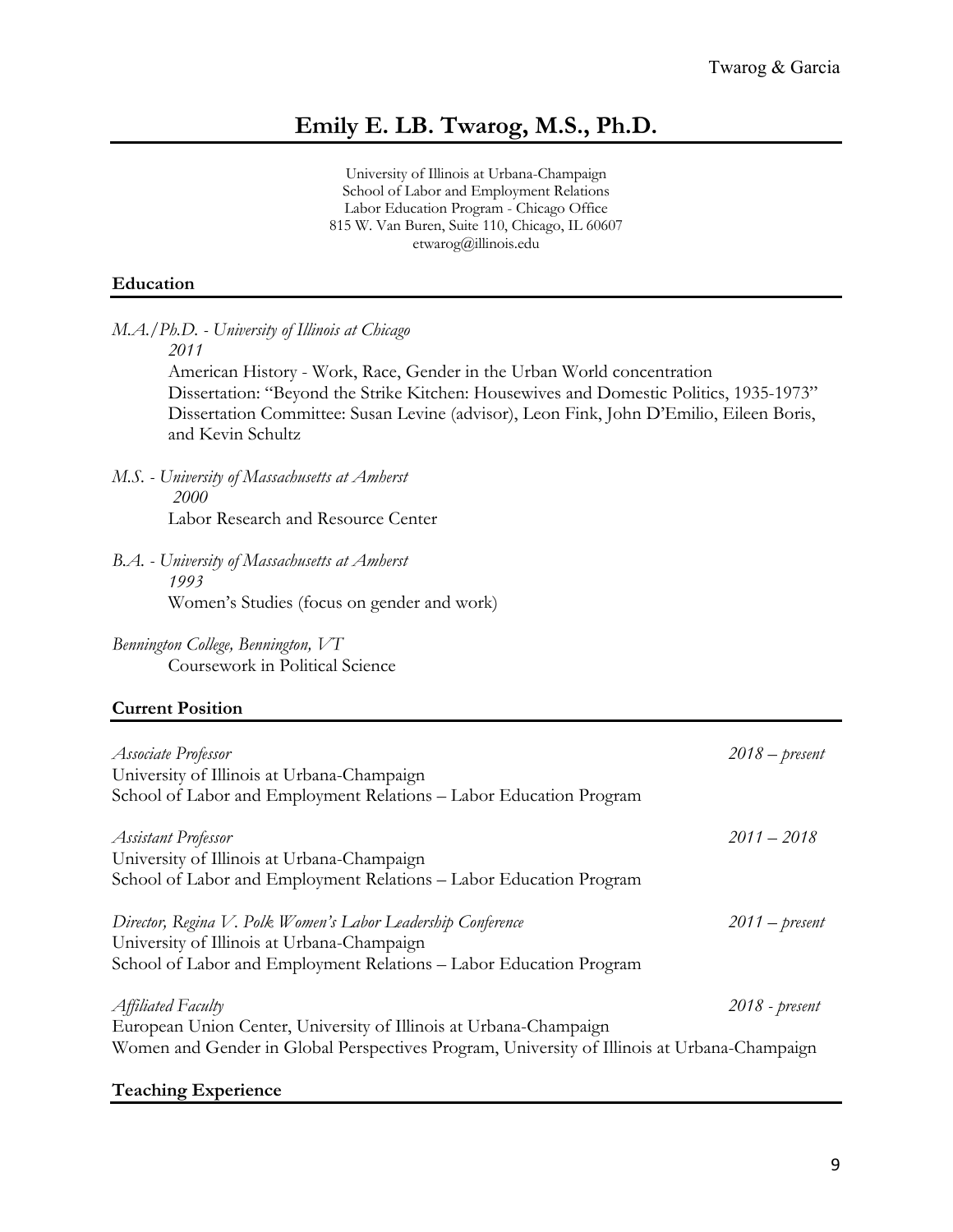*Associate Professor of Labor Studies 2018 – present* University of Illinois, Champaign, Illinois Undergraduate and Graduate courses: LER 410 (Labor in the European Union)

*Assistant Professor of Labor Studies* 

*2011 - 2018* University of Illinois, Champaign, Illinois Undergraduate courses: LER 100 (Introduction to Labor Studies) LER 110 (Introduction to Social Movements) LER 130 (Introduction to Labor and Working Class History) LER 320 (Gender, Race, Class and Work)

Adult Extension courses taught & developed: Curriculum Designer – Women of Steel Four Year Certificate Program with United Steel Workers District 7 (Indiana and Illinois), "Labor History, Colonial to Present," "Issues in Collective Bargaining," "Communities Under Attack: Understanding Right to Work," "Written and Oral Communications," "Women's Labor and Working-Class History," "Creative Grievance Handling and Contract Enforcement," "Pocketbook Economics: Understanding the Political Economy," "Young Workers: How to Engage and Organize Them," "Women and Power: Building a Toolbox for Leadership" (Advanced Leadership, six month course).

*Visiting Assistant Professor of Labor Studies*

*2010-2011*

University of Illinois, Champaign, Illinois Undergraduate courses: "Introduction to Labor and Working Class History," "Introduction to Social Movements"

*Visiting Lecturer*

*2009*

Dominican University, River Forest, IL Undergraduate Course: "Gender and Urban Life"

*Visiting Lecturer*

*2008 - 2009* School of Labor and Employment Relations, University of Illinois, Champaign, Illinois

Undergraduate Course: "Introduction to Social Movements" (online)

#### *Teaching Assistant of History and Gender and Women's Studies 2002- 2004, 2006-2007*

Undergraduate courses: "Global Perspectives on Women and Gender," "US History from 1945," "US Military History"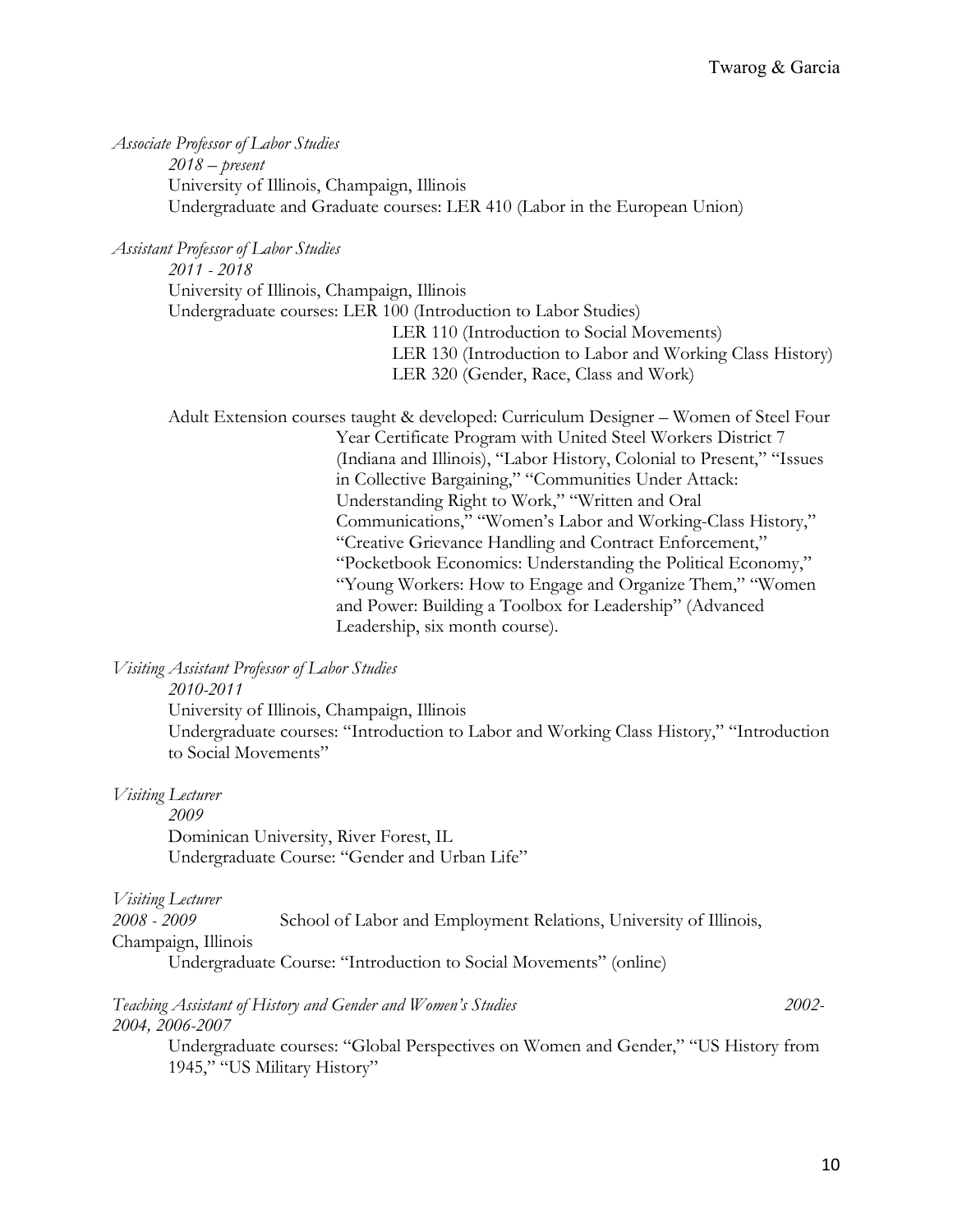# **Publications**

*Books:*

*Emily E. LB. Twarog, Politics in the Pantry: Housewives, Food, and Consumer Protest in 20th Century America* (New York: Oxford University Press, 2017)

### *Articles*:

*Emily E. LB. Twarog,* "Ladies Who Lunched and the Battles They Caused," *Reviews in American History* 48 (2020), 70-73.

*Emily E. LB. Twarog,* "The Ghosts of Elections Past, Present, and Future: Gender and Racism in Electoral Politics" *Labor Studies Journal,* 42(3) 251-54.

*Emily E. LB. Twarog*, Jennifer Sherer, Brigid O'Farrell, and Cheryl Coney. *"*Labor Education and Leadership Development for Union Women: Assessing the Past, Building for the Future" *Labor Studies Journal* 41(1) 9-35.

*Book Chapters: (\*invited)*

*Emily E. LB. Twarog, "'bringing in the nukes': A History of the 9 to 5 Job Survival Hotline,"* in Marquita R. Walker, ed., Female Voices from the Worksite (Lexington Books, forthcoming).

*\*Emily E. LB. Twarog. "*'Hands Off, Pants On': Historicizing Contemporary Struggles Against Sexual Harassment in the Service Industry," in Joan Sangster and Jeremy Milloy (eds.) Violence in the Workplace (University of Toronto Press, forthcoming).

*\*Emily E. LB. Twarog.* "Dorothy Haener," in Susan Ware (ed.) American National Biography (Oxford University Press, forthcoming).

*\* Emily E. LB. Twarog,* "The Polk School: Intersections of Women's Labor Leadership Education and the Public Sphere" in Dennis Deslippe, Eric Fore-Slocum, and John McKerley (eds.), Civic Labors: Scholars, Teachers, Activists, and Working-Class History (Champaign: University of Illinois Press, 2016).

*Emily E. LaBarbera Twarog.* Women in American History: An Encyclopedia, Entries: Housewives' Leagues, UAW, Women's Joint Congressional Committee. New York: Facts on File, forthcoming.

*Emily E. LaBarbera Twarog*. Encyclopedia of U.S. Labor and Working-Class History, Entry: Women's Auxiliaries. New York and London: Routledge, 2007.

*Book Reviews:*

*Emily E. LB. Twarog.* Book Review. Labor's Mind: A History of Working-Class Intellectual Life, Tobias Higbie in *Labor Studies Journal* (forthcoming)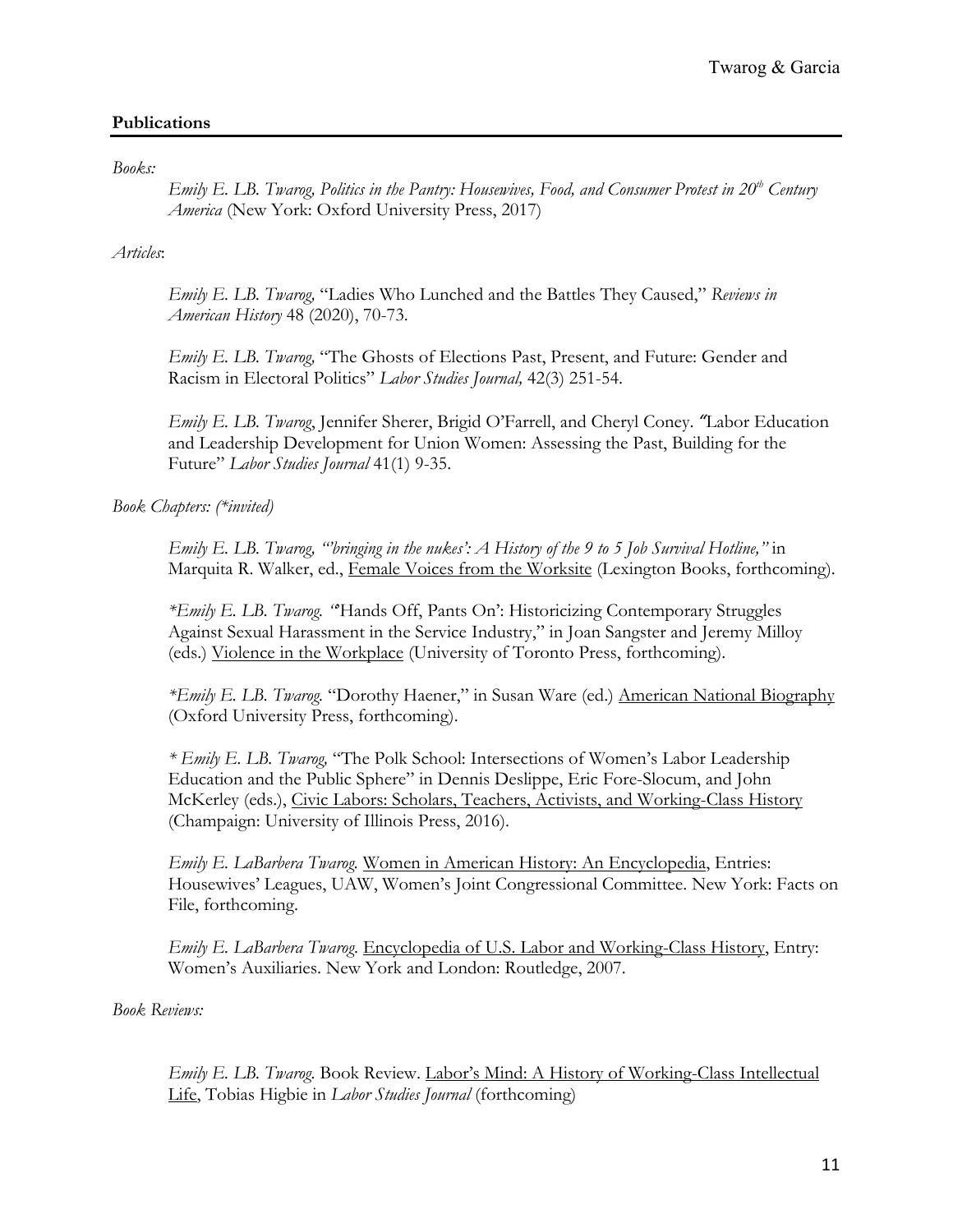*Emily E. LB. Twarog.* Book Review. The Communist and the Communist's Daughter: A Memoir in *Labor: Studies of Working Class History* (2019) 16(3): 121-122.

*Emily E. LB. Twarog.* Book Review. The Samuel Gompers Papers, Volumes 1-13 in *Labor: Studies in Working-Class History of the Americas*, (2015) 12(3).

*Emily E. LB. Twarog***.** Book Review. Respectable Citizens: Gender, Family, and Unemployment in Ontario's Great Depression, Lara Campbell and Breadwinning Daughters: Young Working Women in a Depression-Era City, 1929-1939, Katrina Sprigley in *Labor: Studies in Working-Class History of the Americas*, Spring 2013.

*Emily E. LaBarbera Twarog.* Book Review. Intimate Labors: Cultures, Technologies, and the Politics of Care, Eileen Boris and Rhacel Salazar Parrenas in *Labor Studies Journal*, September 2012.

*Emily E. LaBarbera Twarog.* Book Review. We Are the Union: Democratic Unionism and Dissent at Boeing, Dana L. Cloud in *Working-Class Notes*, Spring 2012.

*Emily E. LaBarbera Twarog.* Book Review. Earning Power: Women and Work in Los Angeles 1880-1930, Wallis, Eileen V. in *Labor Studies Journal,* December 2011.

*Emily E. LaBarbera Twarog.* Book Review. Child of the Sit-Downs: The Revolutionary Life of Genora Dollinger, Carlton Jackson in *Labor Studies Journal,* December 2010.

# *Applied Research*

Emily E. LB. Twarog, "Nursing Under Pressure: Workplace Violence in the Illinois Healthcare Industry," Labor Education Program - Project for Middle Class Renewal, University of Illinois at Urbana-Champaign, April 25, 2018.

Robert Bruno, Emily E. LB. Twarog, and Brandon Grant, "Advancing Construction Industry Diversity: A Pilot Study of the East Central (IL) Area Building Trades Council," Labor Education Program - Project for Middle Class Renewal, University of Illinois at Urbana-Champaign, October 14, 2016.

Alison Dickson, Robert Bruno, and Emily E. LB. Twarog, "The Shift Work Shuffle: Flexibility and Instability for Chicago's Fast Food Workforce," Labor Education Program - Project for Middle Class Renewal, University of Illinois at Urbana-Champaign, December 7, 2015.

#### **Work in Progress**

*Book:*

*Emily E. LB. Twarog,* Hands Off: A History of Sexual Harassment Resistance in the Service Sector, 1935 – 2018 (in progress)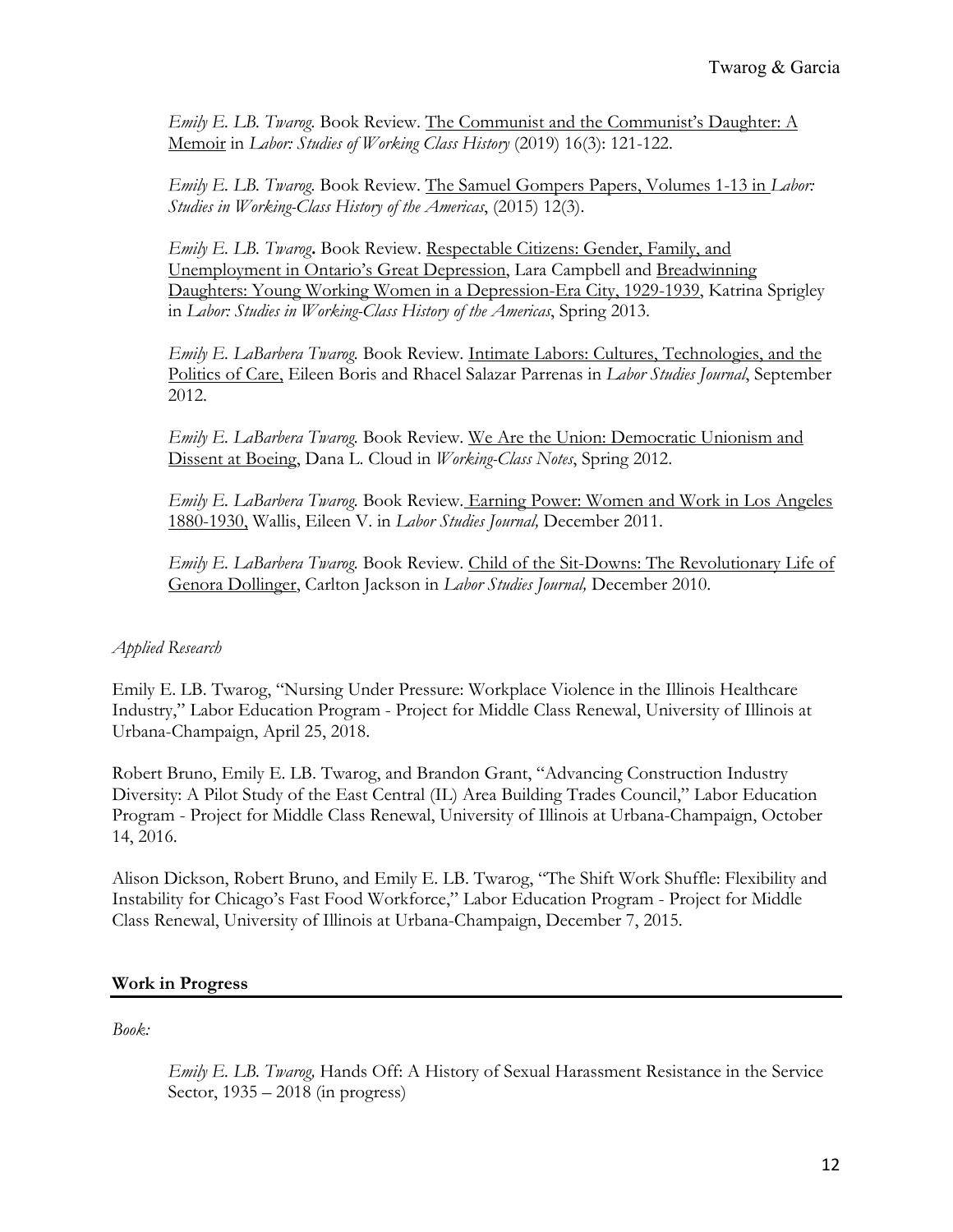*Articles*:

*Emily E. LB. Twarog.* "'Golden Apple Filled With Acid': Class and the Equal Rights Amendment in the 1940s"

*This article examines the class tensions between the labor union women's auxiliaries and the National Woman's Party in the 1940s surrounding the Equal Rights Amendment.* Target Journal: *Labor*: *Studies of Working Class History*

*Emily E. LB. Twarog* and F. Pinar Özçan. "Raising Women Leaders: A Study of Leadership Development in the Turkish Textile Industry"

*A study of the impact of Turkish Oz iPlik iS textile union's yearlong women's leadership training to develop gender equity in the union steward system.* Target Journal: *British Journal for Industrial Relations* 

*Emily E. LB. Twarog. "*Mrs. Alberta Slavin and the "Crisis in Prices": A Microhistory of Domestic Politics and the Rise of Neo-Liberalism"

*A biographical essay on Missouri consumer activist Alberta Slavin.* Target Journal: *Missouri Historical Review*

# **Media Work**

- "Postal Worker Problems," First Business (TV.), September 8, 2011
- "Occupy Wall St. Movement," First Business (TV.), October 27, 2011
- § "Family Way," Letter to the Editor, June 10, 2012, *New York Times Book Review*
- "Ho Ho Hostess," First Business (TV.), December 7, 2012
- "Upfront with Rev. Jesse Jackson," (TV), December 22, 2012
- § "Working Families Flexibility Act," *Progress Illinois*, May 7, 2013
- "Canning vs. NLRB," First Business, (TV), June 15, 2013
- § "ROC Study on Minimum Wage," *Progress Illinois*, June 24, 2013
- § "Chicago Fast Food Workers Strike," *Progress Illinois*, July 11, 2013
- § "Today's Workers Need a Better Deal," Op-ed, September 1, 2013, *Chicago Sun-Times*
- § "Domestic Workers and the Minimum Wage," *Progress Illinois*, December 2, 2013
- § "Illinois Pension Reform Proposal," *Progress Illinois*, December 3, 2013
- § "Northwestern University Football "Players Petition NLRB," Al Jazeera America (TV), January 29, 2014
- § "Radio Interview on *Collateral Damage*, KDHX (St. Louis, MO), September 15, 2014
- § "Worker Advocates Fearful of Rauner's 'Anti-Labor' Agenda," *Progress Illinois*, September 22, 2014
- "What's the Status of Women's Equality in Illinois," *Progress Illinois*, August 25, 2015
- Interview, "How 'Citizen Housewives' Made Food Cheaper and Safer," The Atlantic, November 5, 2017
- Interview, *Politics of the Pantry*, Illinois News Bureau, December 4, 2017
- Interview, National Association of Manufacturers and the Equal Rights Amendment, "Stories from the Stacks," Hagley Center for the History of Business, Technology, and Society, December 7, 2018.
- Interview *Politics of the Pantry*, Heartland Labor Forum, KKFI, 90.1FM (Kansas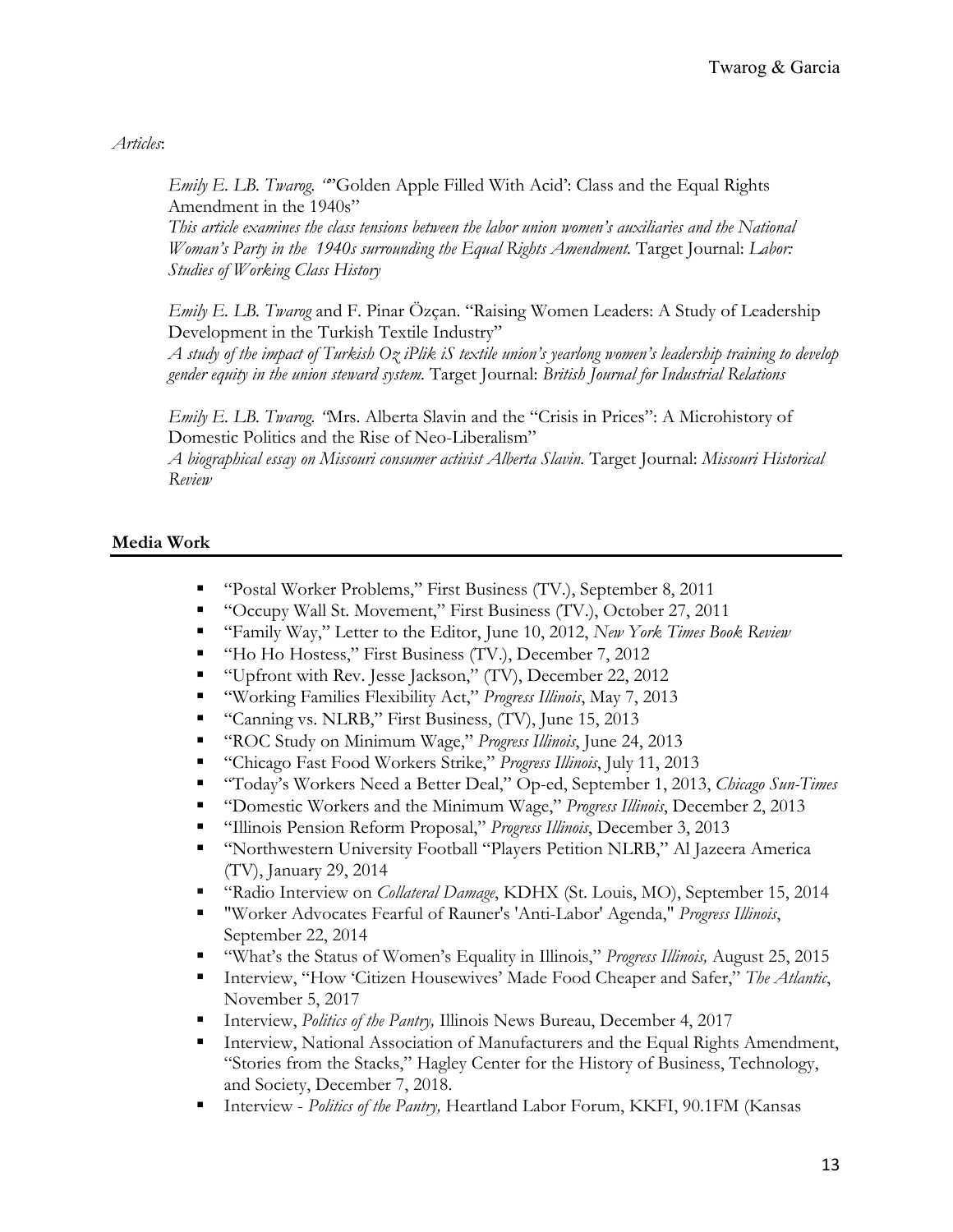City), December 8, 2017

- "After hostage incidents, proposed law would protect nurses from violence," *Chicago Tribune*, May 3, 2018
- § "Illinois Nurses Faces Workplace Violence," WILL, WBEZ, WNIU, May 14, 2018.

Digital Media:

- "For a Living," A UIUC Project for Middle Class Renewal weekly podcast co-host
- "Big Business and the Women's Movement with Emily Twarog," Stories from the Stacks, Hagley Museum and Library Podcast (2019)

# **Awards, Fellowships, and Grants**

- American Council for Learned Societies, Frederick Burkhardt Residential Fellowship for Recently Tenured Scholars, 2019-2020 (\$102,500)
- Outstanding Contribution to Labor Education, United Association of Labor Education, April 2019
- Arnold O. Beckman Distinction Award, Campus Research Board, University of Illinois, Fall 2018 (\$17,000)
- European Union Center, Title VI Grant, University of Illinois, January 2019 (\$2000)
- Exploratory Research Grant, Hagley Museum and Library, December 2017 (\$400)
- Illinois Women in Leadership Grant, Women and Power: Building a Toolbox for Leadership, Spring 2018 (\$20,000)
- Regina V. Polk Labor Leadership Fund, Women and Power: Building a Toolbox for Leadership, Fall 2018 (\$20,000)
- Olga Madar Award, Chicago Coalition for Labor Union Women, March 2017.
- Scholar-in-Residence, Newberry Library, Chicago, Illinois, 2013-14
- Feminist of the Year Award, Veteran Feminists of America, September 2014.
- Scholar-in-Residence, Newberry Library, Chicago, Illinois, 2012 13
- LER Annual Research Fund Award, School of Labor and Employment Relations, University of Illinois at
- Urbana-Champaign, 2012 (\$5,000)
- Research Support Grant, Schlesinger Library, Radcliffe Institute for Advanced Study, Harvard University, 2012 (\$3000)
- Campus Research Board Grant, University of Illinois at Urbana-Champaign, 2012 (\$8,000)
- Sam Fishman Travel Grant, Walter Reuther Library, Wayne State University, 2012 (\$500)
- Marion S. Miller Dissertation Fellowship, University of Illinois at Chicago, History Department, 2009 – 2010
- Travel Grant, Graduate Student Council, University of Illinois at Chicago, 2008
- Lubin-Winant Research Fellowship, Franklin and Eleanor Roosevelt Institute, Hyde Park, New York, 2008
- Robert V. Remini Scholarship, University of Illinois at Chicago, History Department, 2007 2008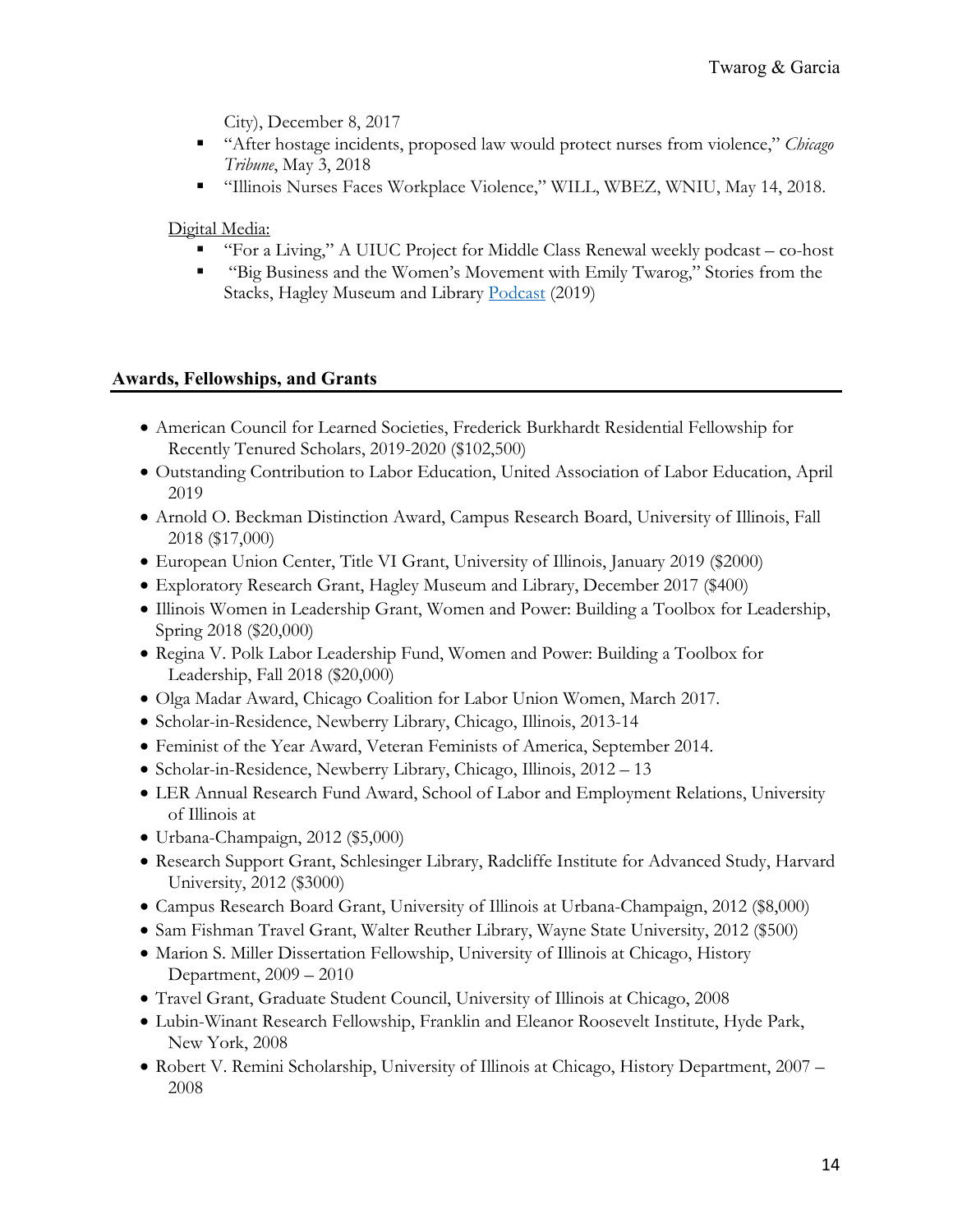- History Doctoral Award, University of Illinois at Chicago, History Department, 2006 2007
- Travel to Collections Grant, Sophia Smith Archive, Northampton, Massachusetts, 2006
- Provost's Award for Research, University of Illinois at Chicago, 2005
- Polish Resistance (AK) Scholarship. University of Illinois at Chicago, History Department,  $2003 - 2004$

# **Invited Talks**

"Politics of the Pantry," Notre Dame University, Annual History @ Work Lecture Series, Center for Social Concerns and History Department, October 29, 2018.

"The Female Vote: Why Gender Matters in American Politics," Spirit of Mother Jones Conference and Summer School, Cork, Ireland, August 3, 2018.

Book Talks: *Politics of the Pantry: Housewives, Food, and Political Protest in Twentieth Century America* East Side Freedom Library, St. Paul, Minnesota, January 20, 2018 The Book Stall, Winnetka, Illinois, February 18, 2018 LER 558, Champaign, Illinois, March 2, 2018 Women of Steel meeting, Shelbyville, Indiana, March 8, 2018 Prairie Lights Bookstore, Iowa City, Iowa, March 18, 2018 Women of Steel meeting, Portage, Indiana, March 20, 2018 Skokie Public Library, Skokie, Illinois, March 21, 2018 Newburyport Literary Festival, Newburyport, Massachusetts, April 28, 2018 Women and Children First Bookstore, Chicago, Illinois, July 2018 Temple Beth Israel, Skokie, Illinois, January 2018

"Raising Women Leaders: Women's Leadership Development in the Turkish Textile Industry," Hall Center for the Humanities, Gender Seminar, University of Kansas, February 1, 2018.

*"Politics of the Pantry* and Stories from the Consumer Movement Archives," Kansas State University, Manhattan, Kansas, January 31, 2018.

"Women in the American Suffrage Movement," *The Good Fight: Women's Suffrage Movement,*  Babes with Blades Theater Company, City Lit Theater, Chicago, Illinois, January 28, 2018.

"Women's Leadership in the United States," HAK-iS International Women's Day Conference, Istanbul, Turkey, March 4, 2017.

"Municipal Feminism: Contesting Discrimination through Public Policy," University of Illinois College of Law - Women's Law Society Symposium, Champaign, IL, March 15, 2016.

"Battle for the 40 Hour Week Conference," Roosevelt University, Chicago, IL, February 19, 2016.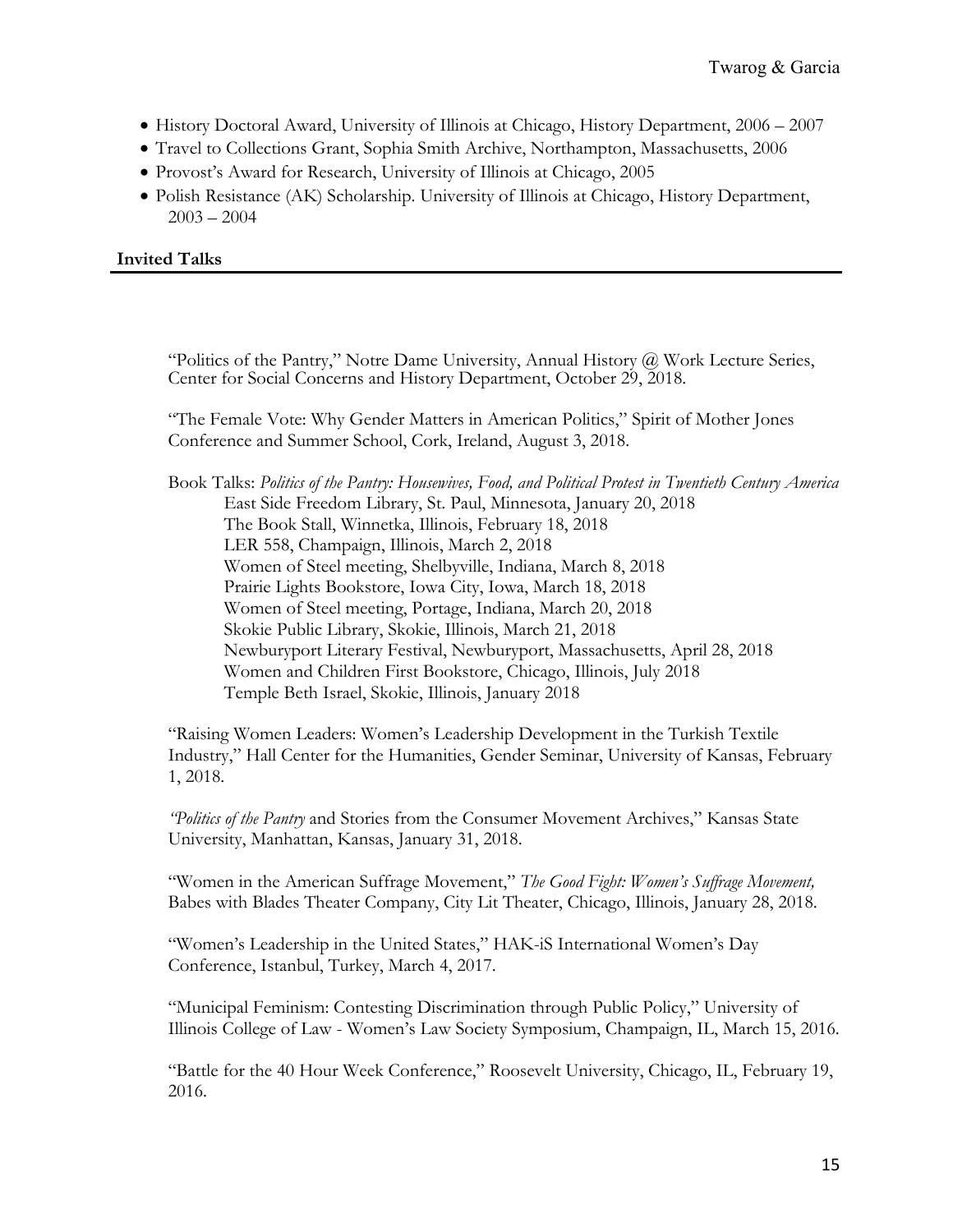"A Discussion on the State and Future of Labor Rights in Illinois," Democratic Party of Evanston, Evanston, IL, January 28, 2016.

"'What do housewives do all day?': The Suburbanization of Meat Boycotts and Supermarket Protests," DC Working Class History Seminar, George Washington University, Washington, D.C., January 24, 2015.

**"**Boycotts!," URI-EICHEN Gallery, Chicago, IL, September 12, 2014

"The Future for Labor and Women's Rights," Veteran Feminists of America Conference, St. Louis, MO, September 27, 2014

"Women's Ways of Leadership and Activism," Loyola University-Chicago – Women and Leadership Archives, October 25, 2014

"Mrs. Snoopy: Esther Peterson and the American Housewife," Schlesinger Library Brown Bag, Radcliffe Institute for Advanced Study, Harvard University, March 2013.

#### **Other Presentations and Conferences**

"Hands Off, Pants On Goes Global: How Chicago Hotel Workers Set a Global Standard to End Sexual Harassment in the Industry," Continuing the Struggle: The ILO Centenary and the Future of Global Workers Rights, Georgetown University, Washington, DC, November 22, 2019 (invited)

"Violent Talk: Perpetuators and Gender Violence in the Service Sector, 2000-2018," Working-Class Studies Association Conference, University of Kent, Canterbury, UK, September 4, 2019. (invited)

"Roundtable: Teaching Women's Labor History," Labor and Working Class History Association, Durham, North Carolina, May 31, 2019. (Invited)

"United and Strike for Basic Needs: Chicago Hotel Workers and the 2018 Hotel Strike," Labor and Working Class History Association, Durham, North Carolina, May 31, 2019. (Invited)

"Labor History as Collaborative Intellectual Work: A Roundtable to Honor Leon Fink and Susan Levine," Labor and Working Class History Association, Durham, North Carolina, May 31, 2019. (Invited)

"Teaching Labor's History through Song," United Association of Labor Education, Philadelphia, PA, April 3, 2019

"Panic Buttons, Pant, and Protests: Historicizing Gender Violence at Work," Organization of American Historians, Sacramento, CA, April 13, 2018.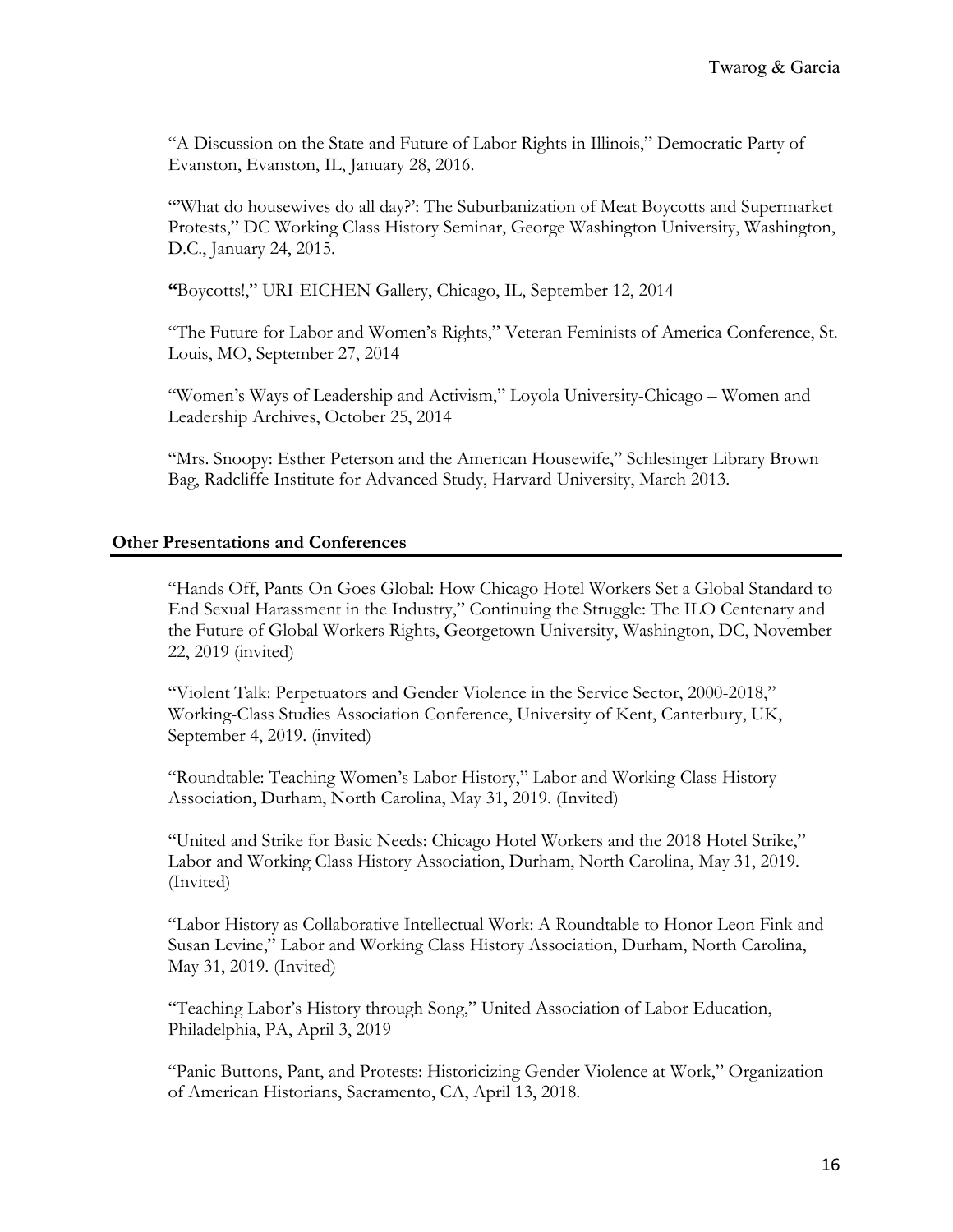"Historicizing Gender Violence at Work in the Wake of the #MeToo Movement," United Association of Labor Education conference, Seattle, WA, April 8, 2018.

"Civic Labors: A Roundtable on Scholar Activism and Working-Class Studies," Labor and Working Class History Association Conference, Seattle, WA, June 24, 2017. (Invited)

"Labor History On-Line and On-Screen: Exploring the Possibilities of MOOCs and More," Labor and Working Class History Association Conference, Seattle, WA, June 24, 2017. (Invited)

"View from the Home: Understanding Cost of Living Campaigns and Legislation," Labor and Employment Association Conference, Anaheim, CA, June 2, 2017. (Invited)

"Why Class is Not Enough: An Intersectional Analysis of the 2017 Election of Trump," United Association of Labor Education, Detroit, MI, April 8, 2017. (Invited)

"A Comparative Study of the Role of Feminism in Leadership Development among Women Workers in Canada, the United States, and the United Kingdom," Social Science History Association, Chicago, IL, November 2016. (Invited)

"Mapping the Impact of Women's Labor Leadership Education," United Association of Labor Education, Washington, DC, April 2016.

"University Special Collections as Community Space," Organization of American Historians, Providence, RI, April 2016. (Convener)

"How the Housewives of Mt. Prospect Took on the Food Industry and Won," Labor and Working Class History Association, Washington, DC, May 2015

"The Polk School: A Study of Women's Labor Education," (with Helena Worthen and Judy Ancel), United Association of Labor Education, Orlando, FL, March 2015.

"Solidarity and Sisterhood: Collaboration, Conflict, and Detachment between Labor and the Women's Movement" (with Michelle Kaminski), United Association of Labor Education, Orlando, FL, March 2015.

"Nothing Unusual: Motherhood, Food, and Consumer Protest in 20<sup>th</sup> Century America," Social Science History Association, Chicago, IL, November 2013

"Austerity on the Plate: Working-Class Housewives, Meat Boycotts, and Domestic Politics," United Association of Labor Education, Toronto, ON, Canada, April 2013.

"(The) Class(room) Is Everywhere: Teaching Labor and Working Class History in the Age of Occupy," Organization of American Historians, San Francisco, CA, April 2013. (Convener)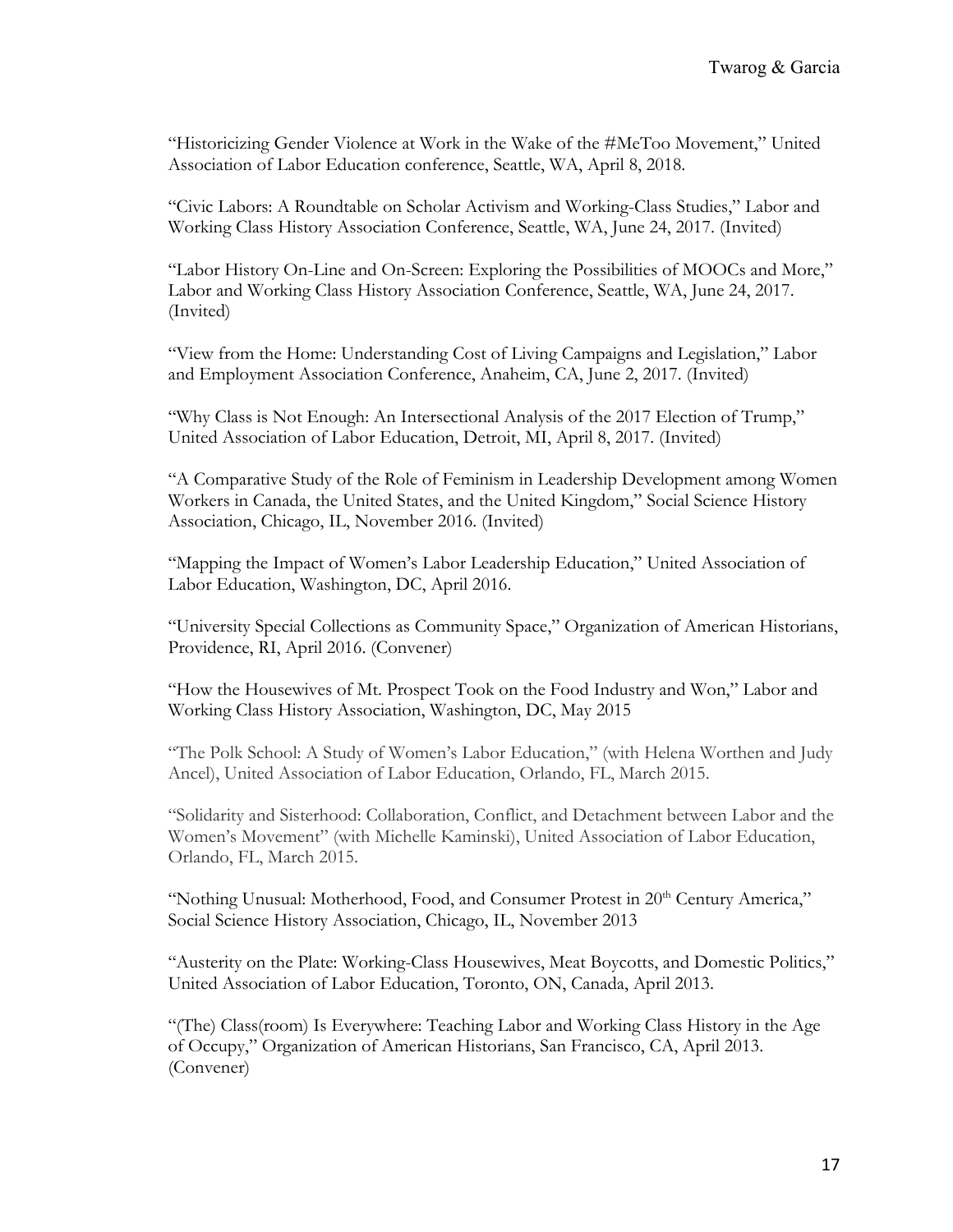"Getting to the Meat and Bread of the Matter: Organizing for a Living Wage through Food Fights," North American Labor History Conference, Detroit, MI, October 2012. (Convener)

"Beyond Solidarity: The Food Chain Workers Alliance Forge a New Organizing Model," United Association of Labor Educators, Pittsburgh, PA, March 2012. (Convener)

"Research as Power: Understanding the Evolution of Strategic Research," Labor and Employment Relations Association Conference, Chicago, IL, January 2012.

""…but I bet there's meat on the table": The Crisis of the Working-Class and the Rise of Women's Political Citizenship, 1968-1973," Working Class Studies Association Conference, Chicago, IL, June 2011.

"The Making of the American Working-Class Housewife: The Intersection of Identity and Political Activism Among Labor Union Auxiliary Members in Early 20<sup>th</sup> Century America," Berkshire Conference on the History of Women, Amherst, MA, June 2011. (Convener)

"They are crusaders in the new American Labor Movement": How Working-Class Housewives Used Labor Union Auxiliaries to Gain Political Citizenship," Social Science History Association Conference, Chicago, IL, November 2010.

"Citizen Housewife: Consumer Activism, the Labor Movement, and New Deal Liberalism," Organization of American Historians Annual Conference, Washington, DC, April 2009. (Convener)

"A Golden Apple Filled with Acid': The Political Citizenship of Working-Class Housewives and the Campaign to Defeat the Equal Rights Amendments in Post-World War II America," The Newberry Seminar on Women and Gender, Newberry Library, November 2008.

"Working-Class versus Leisure Class: How Class Influenced the Movement to Defeat the ERA in Post WWII America," North American Labor History Conference, October 2008.

""A Golden Apple Filled with Acid': CIO Women's Auxiliaries and the Equal Rights Amendment in Post World War II," Workers, the Nation-State, and Beyond: The Newberry Conference on Labor History Across the Americas, September 2008.

"'We Must Organize the Homes': Working-Class Housewives and the United Automobile Workers of America, 1936-1956," Labor and Working Class Studies Association, May 2007.

"The UAW Women's Auxiliaries Campaign for Gender Equity in the Post-World War II Era," Organization of American Historians Annual Conference, April 2006.

"Out of the Strike Kitchen: Labor, Feminism, and the UAW Women's Auxiliaries' Cost of Living Campaigns," Southwest Labor Studies Association/Labor and Working Class Studies Association Conference, May 2005.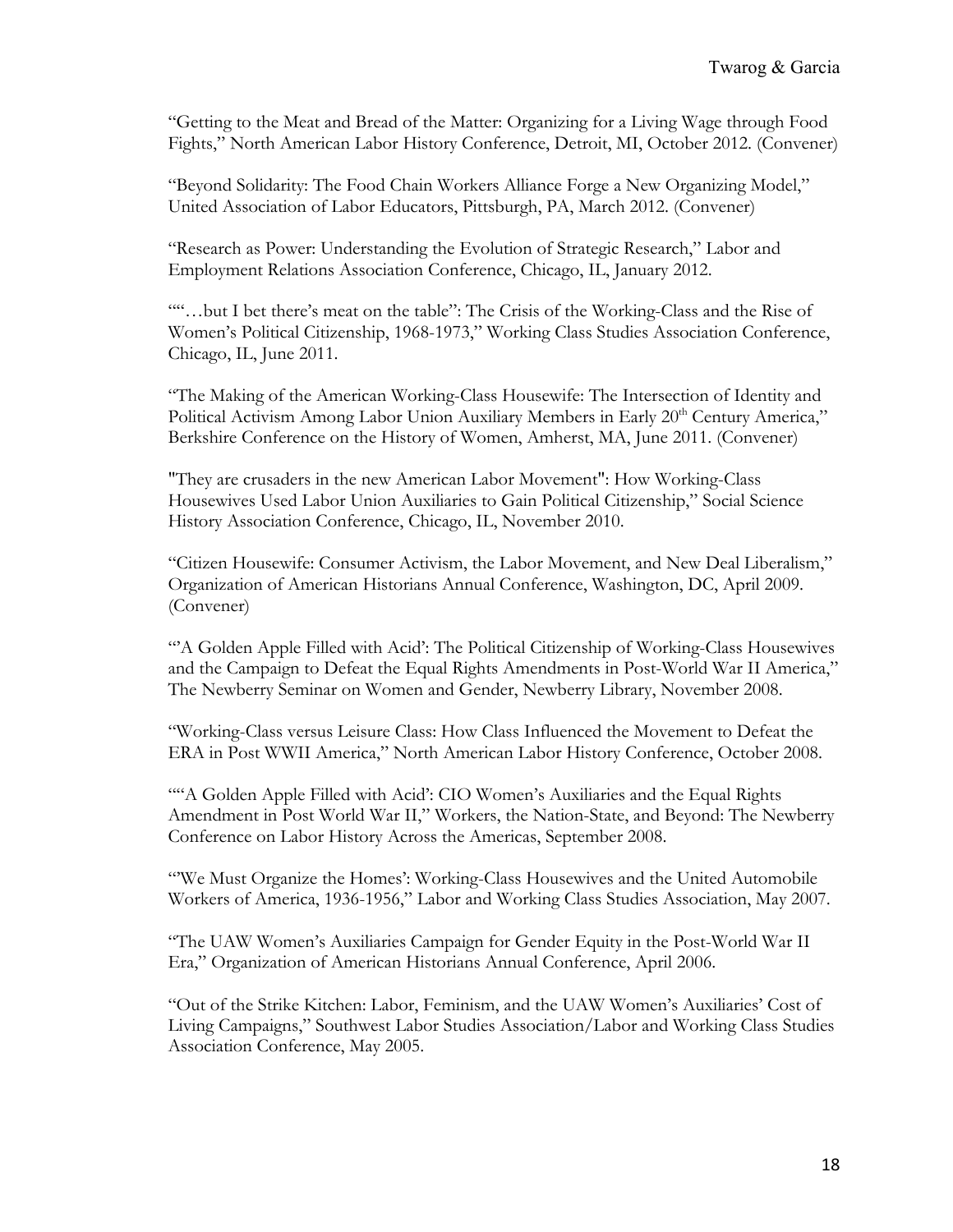**"**"Spinach no Substitute for Golabki' Consumption, Labor Radicalism, and the 1935 Meat Boycotts of Hamtramck, Michigan," Centering Gender History Conference, Loyola University, June 2004**.**

"'Bona Fide Housewives:' Consumption, Labor Radicalism, and the 1935 Meat Boycotts," Missouri Valley Historical Conference, March 2004.

### **Professional Experience**

| <b>Editorial Book Coordinator,</b> | Workers Across The Americas: The Transnational Turn In Labor History (New York:<br>Oxford University Press, 2011)                                              | 2009 - 2011   |
|------------------------------------|----------------------------------------------------------------------------------------------------------------------------------------------------------------|---------------|
| <b>Assistant Director</b>          | Workers, the Nation-State, and Beyond: The Newberry Conference on Labor History Across<br>the Americas, University of Illinois at Chicago, History Department. | Spring 2008   |
| <b>Assistant Director</b>          | Local Knowledge, Global Vision: A Model World Conference on Women's and Girls' Rights,<br>University of Illinois at Chicago                                    | Spring 2007   |
| Managing Editor                    | LABOR: Studies in Working Class History of the Americas,                                                                                                       | $2003 - 2006$ |
| Researcher                         | "The Labor Trail: Mapping Chicago History of Working Class Life and Struggle"                                                                                  | 2002-2004     |
| Organizer                          | Chicago Jobs with Justice, Chicago, IL                                                                                                                         | 2000 to 2001  |
| Midwest Regional Organizer         | Campaign for Labor Rights, Washington, DC                                                                                                                      | 1999 to 2000  |
| Professional and Community Service |                                                                                                                                                                |               |

Advisory Board Member, Labor History Resource Project, 2018-present Vice-President-University, United Association of Labor Education, 2018-2020 Nominations Chair, United Association of Labor Educators, 2017-2018 Labor Online (LAWCHA) Editorial Board member, 2017 - present Board Member, Working Women's History Project, 2017 - present Board Member, Mother Jones Heritage Project, 2017 - present SD 73.5 School Board Member, 2017 - 2021 Review, *Pacific Historical Review*, 2017 Reviewer, *Gastronomica: The Journal of Critical Food Studies*, 2016 Reviewer, *Journal of Southern History*, 2016 Reviewer, Between the Lines Publishing (Canada), 2016